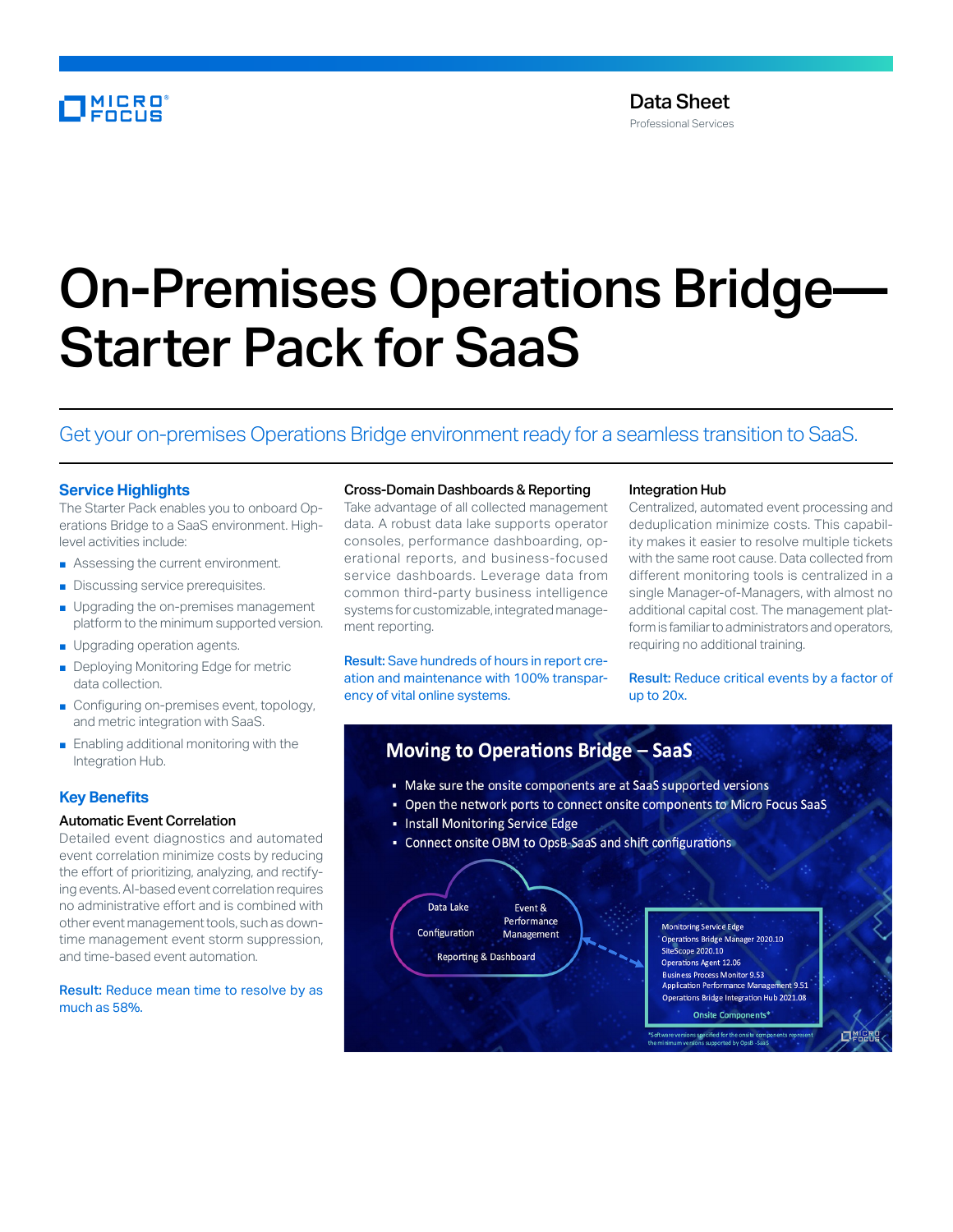#### **Service Planning and Deployment**

#### Planning

Our spe¬cialists work with your staff to find the best time within your schedule and Micro Focus operating hours. Any services provided outside of standard business hours will be subject to additional charges.

#### Delivery Model

Offshore specialists conduct the service remotely with a VPN connection.

#### Duration

Delivery of this service will not exceed eight weeks.

#### **Governance**

We assign a project manager for the service to keep delivery on track.

#### **Service Implementation**

#### Assessment

We work with you to get the on-premises environment ready for the shift to SaaS.

- Validate the version of on-premises components.
- Identify integration requirements with the Integration Hub.
- Set up and validate firewall connection ports.

#### Upgrade

Depending on your product version, we may need to update the following on-site components:

- SiteScope—one production and one development instance.
- Operations Bridge Manager—one production and one development instance.
- Operations Agent—up to 100 agents.

We validate all integrations after upgrades.

#### Onboarding

Next, we configure the on-premises and SaaS integration:

- Install, set up, and verify the Data Flow Probe on SaaS.
- Integrate Operations Bridge Manager and SiteScope with SaaS Operations Bridge.
- Install, configure, and connect the monitoring Edge server to the OPTIC DL environment.

#### Integration Hub and Management Pack

Now it's time to install and configure the Integration Hub—one server. Select one out-ofthe-box Operation Connector with a single instance of the integrated application. Connectors include:

- CA APM
- CA Spectrum
- Icinga
- CA MSCOM
- OEM
- Dynatrace
- Solar Winds
- Ap Dynamics
- Dynatrace
- SAP Solution Manager
- Systems Insight Manager
- VMware vCenter Operations Manager
- VMware vRealize Operations Manager
- Zabbix
- Zenoss, etc.

We also install and configure the management pack. Select one Micro Focus Management on up to five nodes:

- Microsoft Exchange
- Active Directory
- SQL Server
- Oracle WebLogic
- IBM WebSphere

#### Customer Mentoring

To conclude the service, an Operations Bridge specialist provides mentoring and knowledge transfer of the architecture, integration options, and procedures.

#### **Customer Responsibility**

To ensure successful implementa¬tion, you must:

- Contact us within 90 days of the date of purchase to schedule the service delivery.
- Assign someone from your staff to grant all approvals, provide information, attend meetings, and assist with delivery.
- Provide access to key stakeholders for discussions, including users, administrators, operations analysts, architects, and process owners.
- Attend conference calls in Micro Focus Virtual Rooms or provide an alternative online meeting service.
- Meet all service prerequisites.
- Ensure the availability and access to all hardware, firmware, and software required to deliver this service.
- Retain and provide upon request all original software licenses, license agreements, license keys, and subscription service registration information, as applicable for this service.

#### **System Requirements**

For delivery, you must provide:

- Remote VPN connection to the network and systems.
- Operations Bridge Manager 2020.10 or higher.
- SiteScope 2020.10 with Operations Agent 12.14.
- Operation Agents 12.06 or higher.
- Application Performance Management (APM) 9.51 with latest patch.
- Business Process Monitor (BPM) 9.53 with latest patch.